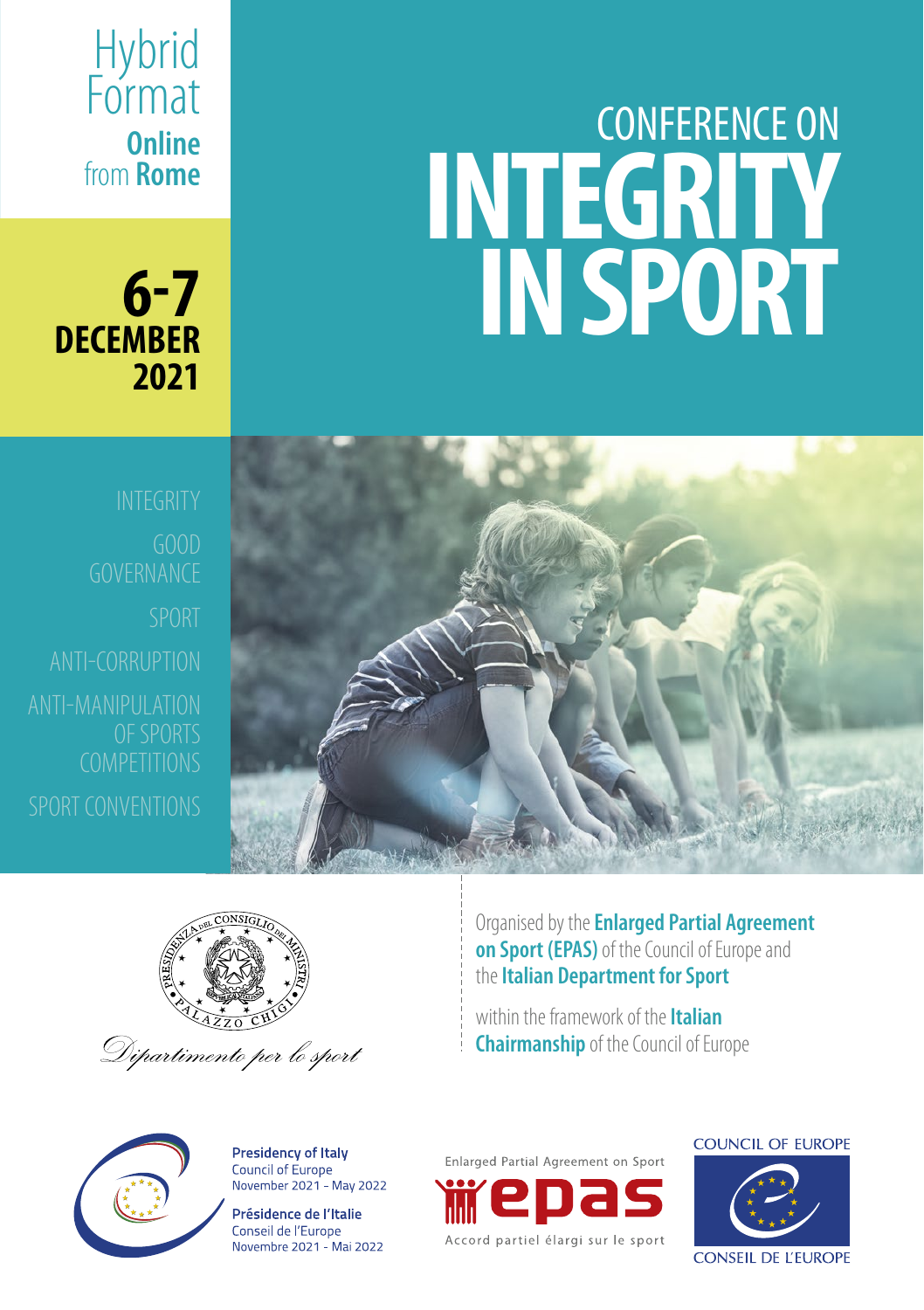## **BACKGROUND**

In the framework of the **Italian Chairmanship of the Committee of Ministers**, the Council of Europe's **Enlarged Partial Agreement on Sport (EPAS)** and the **Italian Department for Sport** are co-hosting a conference on **integrity in sport**.

This follows the important work carried out by the Council of Europe, in particular by EPAS and the Sport Conventions Division, in the areas of:

- the preparation of **integrity guidelines**,
- combating the **manipulation of sports competitions**,
- **EXECUTE:** ensuring **good governance** in sport.

The aim of the joint conference is to outline and **plan the next steps** to be pursued in these three areas in collaboration with our Italian and international counterparts.

#### **Integrity in Sport 6 December 2021** (afternoon)

Further to Action 3 of the Kazan Action Plan, approved by Unesco in 2017, EPAS prepared detailed guidelines to improve sport integrity, covering five policy areas:

- **1.** Preserving the **rights**, **safety** and **security** of athletes, spectators, workers and other groups involved.
- **2.** Preventing and addressing **harassment** and **abuse** in sport,
- **3.** Fostering **good governance** of sports organisations,
- **4.** Strengthening measures against the **manipulation of sports competitions**,
- **5.** Ensuring an adequate **anti-doping** policy framework, its implementation and effective compliance measures.

Session 1 of the integrity conference will provide an opportunity to decide how best to **promote** and **implement** these guidelines. It will also deal with issues such as:

- the **services** needed to support sports ministries,
- **EXECUTE:** transversal co-operation, with relevant case studies,
- **a** a risk assessment module, with discussion on methodological or crosscutting aspects which specialised activities should focus on.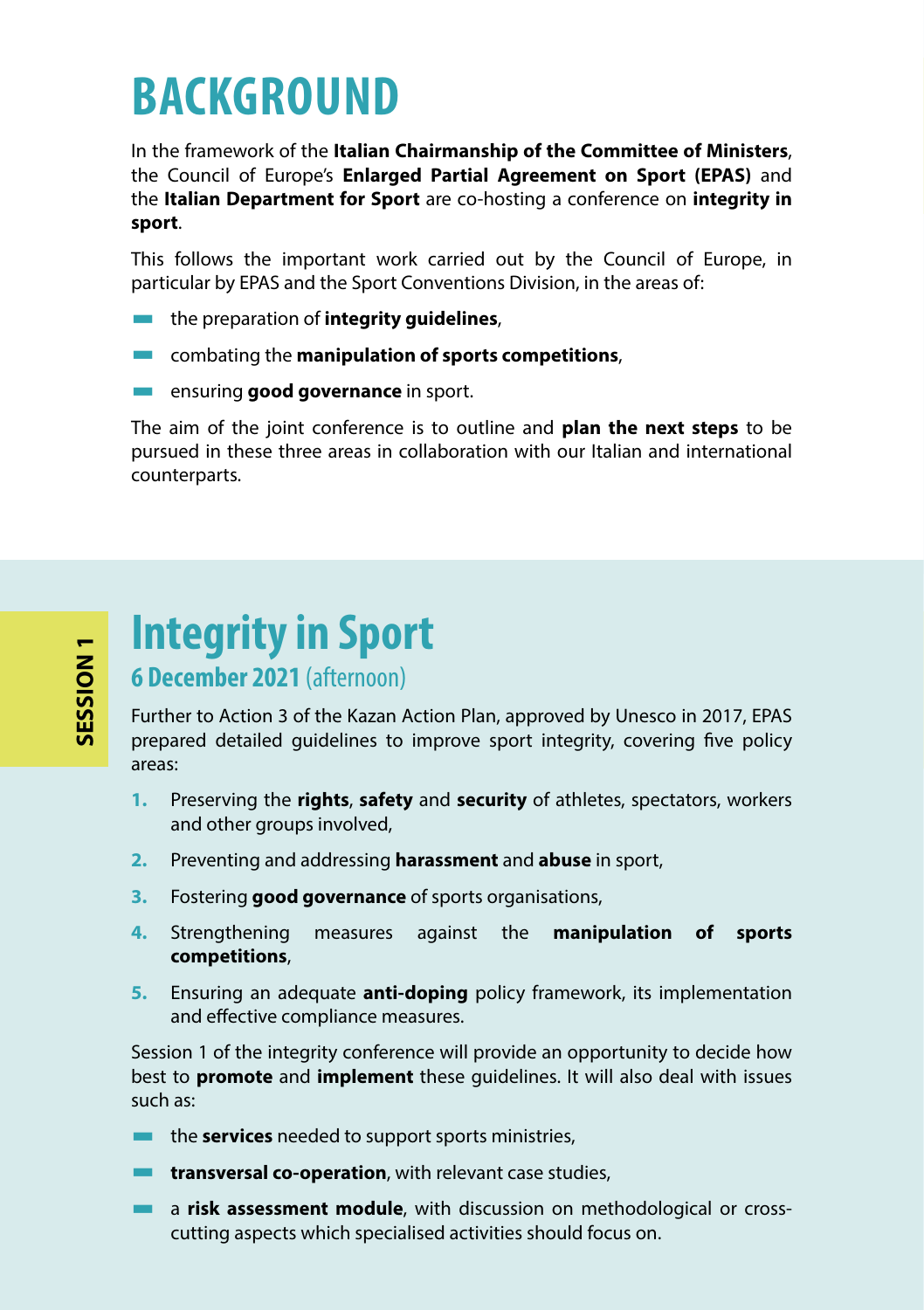### **Manipulation of Sports Competitions**

#### **6 December 2021** (afternoon)

**The Macolin Convention** is the only international legally binding framework on combating the manipulation of sports competitions. It requires public authorities to co-operate with sports organisations, betting operators and competition organisers to prevent, detect and punish such crimes.

The Macolin Committee's priorities are to promote the Convention, evaluate its implementation and integrate the Network of National Platforms ("Group of Copenhagen") as its advisory group.

The topics which will be discussed in Session 2 include:

- enhancing **co-operation with prosecutors**,
- **<u>Example 20</u> information sharing** and **data protection** under the Convention,
- the **tools** needed to train stakeholders on data protection,
- facilitating **international data transfers**.

### **Good Governance in Sport**

#### **7 December 2021** (morning)

**IPACS** is an informal network bringing together international sports organisations, intergovernmental organisations and governments. It combines the efforts of various stakeholders in the **fight against corruption in sport**, including EPAS and GRECO, the Council of Europe's anti-corruption governing body, as well as a number of member states and sports bodies.

Among the four task forces created by IPACS to improve coordination and action against corruption in sport, Task Force 3 developed a **benchmark for sport governance** and presented options for advising, supporting and monitoring compliance with it at international and national levels. The benchmark includes five dimensions: Transparency, Integrity, Democracy, Development and solidarity, and Checks and balances/control mechanisms.

During Session 3, participants will learn more about examples of **promotion** and **monitoring** of good governance in sport, as well as receive feedback from the **G20** Italian Presidency high-level principles meeting.

Other issues covered will include:

- **communication** on the IPACS benchmark,
- the kind of **co-operation** to be established between organisations and governments reviewing good governance in sport,
- **involving more organisations and governments** in the implementation of the integrity guidelines.